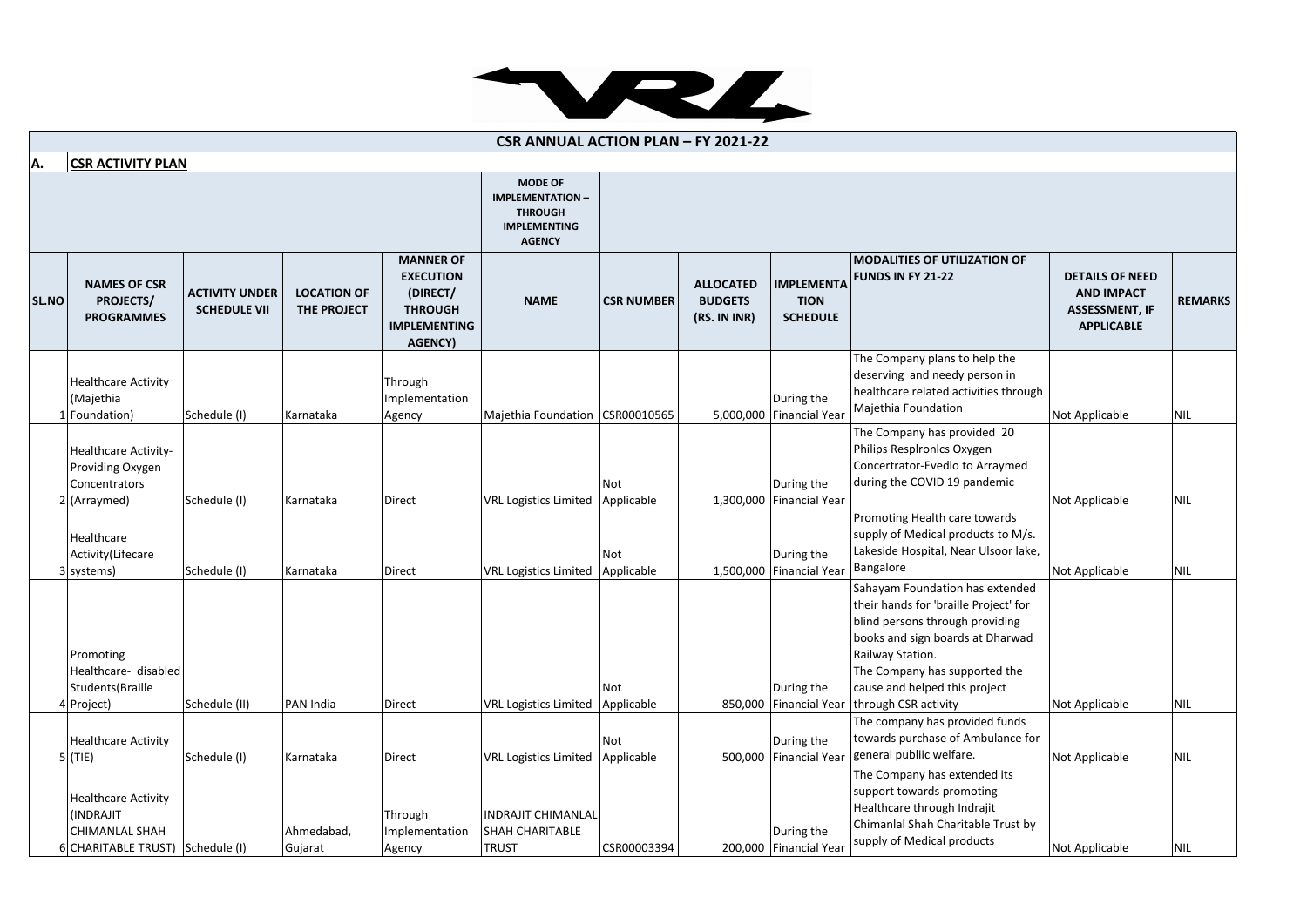

| <b>CSR ANNUAL ACTION PLAN - FY 2021-22</b> |                                                                                                       |                                              |                                   |                                                                                                             |                                                                                                     |                          |                                                    |                                                     |                                                                                                                                                                                                                                                                                           |                                                                                           |                |
|--------------------------------------------|-------------------------------------------------------------------------------------------------------|----------------------------------------------|-----------------------------------|-------------------------------------------------------------------------------------------------------------|-----------------------------------------------------------------------------------------------------|--------------------------|----------------------------------------------------|-----------------------------------------------------|-------------------------------------------------------------------------------------------------------------------------------------------------------------------------------------------------------------------------------------------------------------------------------------------|-------------------------------------------------------------------------------------------|----------------|
| A.                                         | <b>CSR ACTIVITY PLAN</b>                                                                              |                                              |                                   |                                                                                                             |                                                                                                     |                          |                                                    |                                                     |                                                                                                                                                                                                                                                                                           |                                                                                           |                |
|                                            |                                                                                                       |                                              |                                   |                                                                                                             | <b>MODE OF</b><br><b>IMPLEMENTATION -</b><br><b>THROUGH</b><br><b>IMPLEMENTING</b><br><b>AGENCY</b> |                          |                                                    |                                                     |                                                                                                                                                                                                                                                                                           |                                                                                           |                |
| SL.NO                                      | <b>NAMES OF CSR</b><br>PROJECTS/<br><b>PROGRAMMES</b>                                                 | <b>ACTIVITY UNDER</b><br><b>SCHEDULE VII</b> | <b>LOCATION OF</b><br>THE PROJECT | <b>MANNER OF</b><br><b>EXECUTION</b><br>(DIRECT/<br><b>THROUGH</b><br><b>IMPLEMENTING</b><br><b>AGENCY)</b> | <b>NAME</b>                                                                                         | <b>CSR NUMBER</b>        | <b>ALLOCATED</b><br><b>BUDGETS</b><br>(RS. IN INR) | <b>IMPLEMENTA</b><br><b>TION</b><br><b>SCHEDULE</b> | <b>MODALITIES OF UTILIZATION OF</b><br><b>FUNDS IN FY 21-22</b>                                                                                                                                                                                                                           | <b>DETAILS OF NEED</b><br><b>AND IMPACT</b><br><b>ASSESSMENT, IF</b><br><b>APPLICABLE</b> | <b>REMARKS</b> |
|                                            | <b>Healthcare Activity</b><br>(SHG Technologies<br>7 Private Limited)                                 | Schedule (I)                                 | Karnataka                         | Direct                                                                                                      | <b>SHG Technologies</b><br>Private Limited                                                          | <b>Not</b><br>Applicable |                                                    | During the<br>400,000 Financial Year                | The Company has extended its<br>support towards promoting<br>Healthcare by helping visually<br>impaired persons through Smart<br>Vision Glass Assistive Device                                                                                                                            | Not Applicable                                                                            | <b>NIL</b>     |
|                                            | Proomoting<br><b>Education- Vaishak K</b><br>8R                                                       | Schedule (II)                                | Karnataka                         | Direct                                                                                                      | Swami Vivekanand<br>Yoga Anusandhana<br>Samsthana-Vaishak K Not                                     | Applicable               |                                                    | During the<br>162,000 Financial Year                | The Company has promoted<br>education to the deserving Student<br>Mr. Vaishak K R for his five year<br>Education and has contributed<br>towards 5 years course education of<br>K R Smitha' son in pursuing<br>Bachelors of Naturopathy and Yogic<br>Science to the tune of Rs.12.85 lakhs | Not Applicable                                                                            | <b>NIL</b>     |
|                                            | Promoting hunger,<br>poverty and Mal<br>Nutrition (Smt. Girija<br><b>Shastry Memorial</b><br>9 Trust) | Schedule (I)                                 | Karnataka                         | Through<br>Implementation<br>Agency                                                                         | Smt. Girija Shastry<br><b>Memorial Trust</b>                                                        | CSR00005727              |                                                    | During the<br>5,000,000 Financial Year              | The Company has plans to support<br>and Contribute towards<br>'Annapoorna ' Project towards<br>sponsoring Mid-day Meal for<br>Childrens to eradicate Hunger and<br><b>Mal Nutrition</b>                                                                                                   | Not Applicable                                                                            | <b>NIL</b>     |
|                                            | <b>Healthcare Activity</b><br>(Drinking water and<br>10 Sanititation)                                 | Schedule (I)                                 | Karnataka                         | <b>Direct</b>                                                                                               | VRL Logistics Limited Applicable                                                                    | Not                      |                                                    | During the<br>2,000,000 Financial Year              | The Company has planned to<br>provide support to Drinking water<br>and sanititation projects at Bijapur                                                                                                                                                                                   | Not Applicable                                                                            | <b>NIL</b>     |